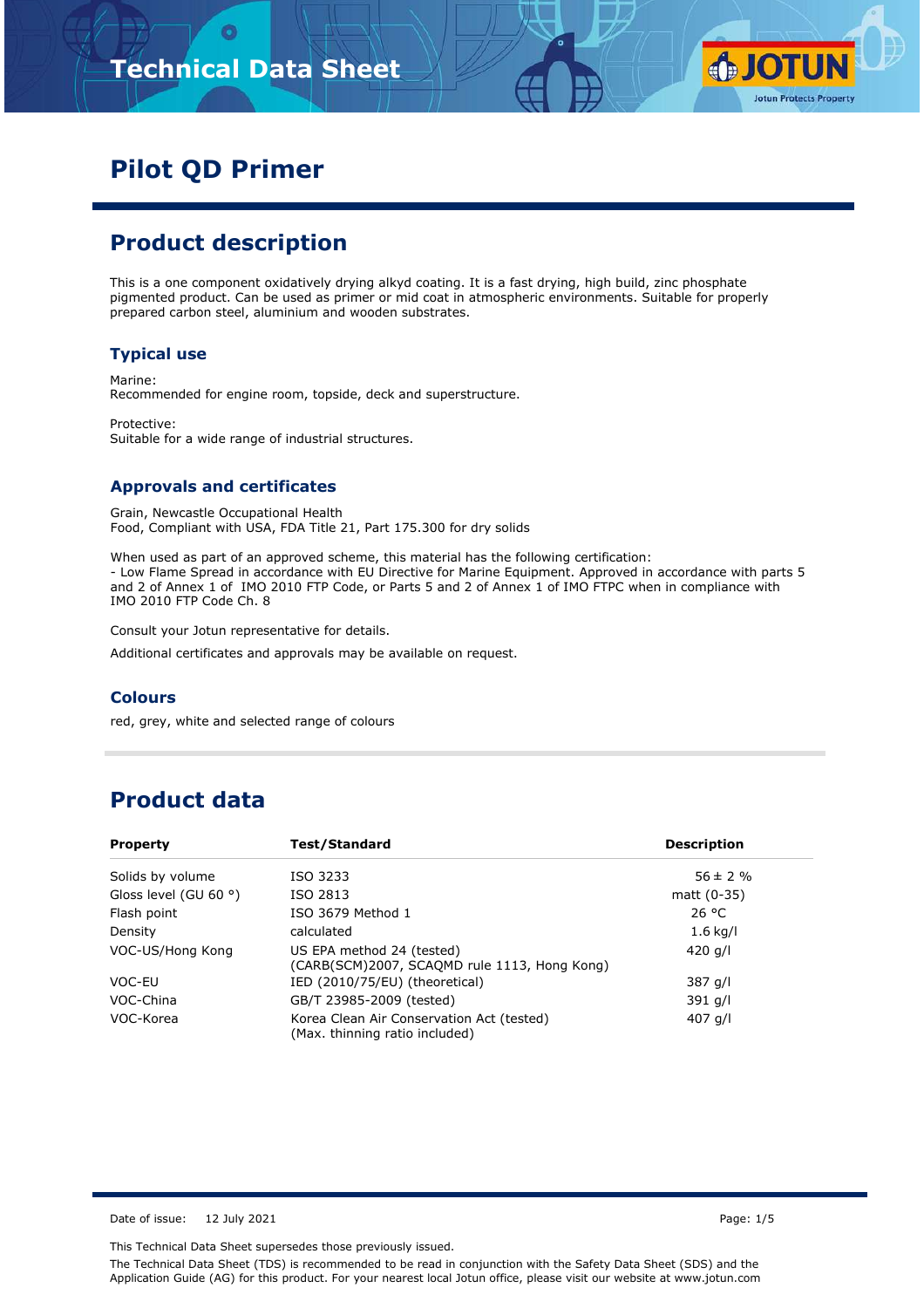

The provided data is typical for factory produced products, subject to slight variation depending on colour. Gloss description: According to Jotun Performance Coatings' definition.

### **Film thickness per coat**

#### **Typical recommended specification range**

| Dry film thickness         |  | $40 - 125$ um                |  |
|----------------------------|--|------------------------------|--|
| Wet film thickness         |  | 70 - 220 um                  |  |
| Theoretical spreading rate |  | $14 - 4.5$ m <sup>2</sup> /l |  |

### **Surface preparation**

To secure lasting adhesion to the subsequent product all surfaces shall be clean, dry and free from any contamination.

#### **Surface preparation summary table**

|                  | <b>Surface preparation</b>                                                                                                                                                     |                                                                                                                                                                      |  |  |
|------------------|--------------------------------------------------------------------------------------------------------------------------------------------------------------------------------|----------------------------------------------------------------------------------------------------------------------------------------------------------------------|--|--|
| <b>Substrate</b> | <b>Minimum</b>                                                                                                                                                                 | Recommended                                                                                                                                                          |  |  |
| Carbon steel     | St 2 (ISO 8501-1)                                                                                                                                                              | Sa 2½ (ISO 8501-1)                                                                                                                                                   |  |  |
| Aluminium        | The surface shall be hand or machine<br>abraded with non-metallic abrasives<br>or bonded fibre machine or hand<br>abrasive pads to impart a scratch<br>pattern to the surface. | Abrasive blast cleaning to achieve a<br>surface profile using non-metallic<br>abrasive media which is suitable to<br>achieve a sharp and angular surface<br>profile. |  |  |
| Coated surfaces  | Clean, dry and undamaged compatible<br>coating                                                                                                                                 | Clean, dry and undamaged compatible<br>coating                                                                                                                       |  |  |
| Wood             | Clean and dry surface. Surface<br>contamination is to be removed by<br>detergents and fresh water cleaning.                                                                    | Clean and dry surface. Surface<br>contamination is to be removed by<br>detergents and fresh water cleaning.                                                          |  |  |

### **Application**

#### **Application methods**

| The product can be applied by |                                                                                                                                        |
|-------------------------------|----------------------------------------------------------------------------------------------------------------------------------------|
| Spray:                        | Use airless spray.                                                                                                                     |
| Brush:                        | Recommended.                                                                                                                           |
| Roller:                       | May be used for small areas. Not recommended for first primer coat. Care must be taken<br>to achieve the specified dry film thickness. |

Date of issue: 12 July 2021 Page: 2/5

This Technical Data Sheet supersedes those previously issued.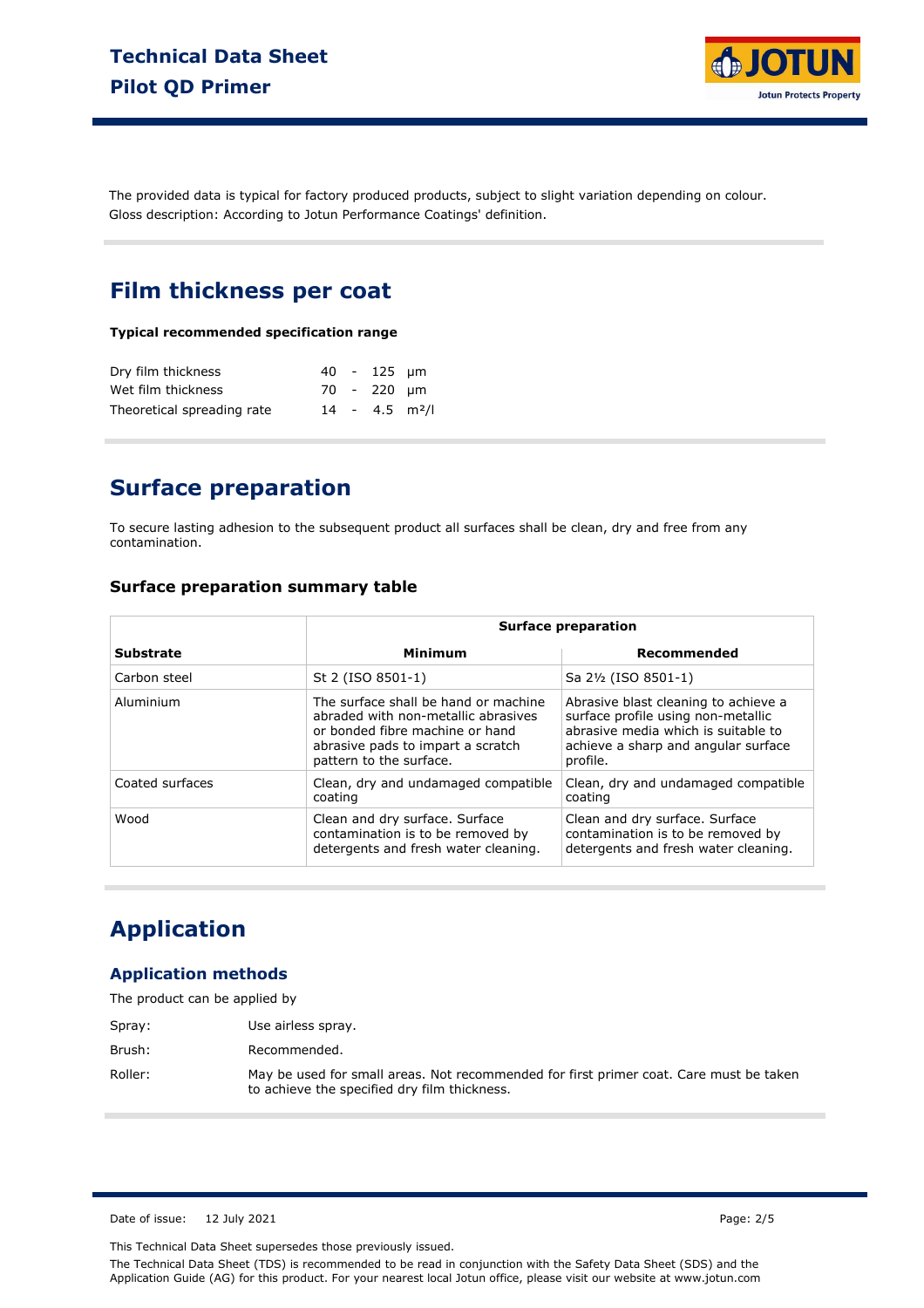

#### **Product mixing**

Single pack

#### **Thinner/Cleaning solvent**

Thinner: Jotun Thinner No. 7 / Jotun Thinner No. 10

#### **Guiding data for airless spray**

| Nozzle tip (inch/1000):       | 15-19            |
|-------------------------------|------------------|
| Pressure at nozzle (minimum): | 150 bar/2100 psi |

## **Drying and Curing time**

| Substrate temperature     | $5^{\circ}$ C 10 °C 23 °C 40 °C |  |
|---------------------------|---------------------------------|--|
| Surface (touch) dry       | 30 min 20 min 15 min 10 min     |  |
| Walk-on-dry               | 2.5h 2h 1.5h 1h                 |  |
| Dry to over coat, minimum | 2.5h 2h 1.5h 1h                 |  |

For maximum overcoating intervals, refer to the Application Guide (AG) for this product.

Drying and curing times are determined under controlled temperatures and relative humidity below 85 %, and at average of the DFT range for the product.

This product can be recoated with coatings containing xylene or stronger solvents within 24 hours or after 5 days after application.

Surface (touch) dry: The state of drying when slight pressure with a finger does not leave an imprint or reveal tackiness.

Walk-on-dry: Minimum time before the coating can tolerate normal foot traffic without permanent marks, imprints or other physical damage.

Dry to over coat, minimum: The recommended shortest time before the next coat can be applied.

### **Heat resistance**

|                  |                   | Temperature |  |
|------------------|-------------------|-------------|--|
|                  | <b>Continuous</b> | Peak        |  |
| Dry, atmospheric | 120 °C            | 140 °C      |  |

Peak temperature duration max. 1 hour.

The temperatures listed relate to retention of protective properties. Aesthetic properties may suffer at these temperatures.

This Technical Data Sheet supersedes those previously issued.

The Technical Data Sheet (TDS) is recommended to be read in conjunction with the Safety Data Sheet (SDS) and the Application Guide (AG) for this product. For your nearest local Jotun office, please visit our website at www.jotun.com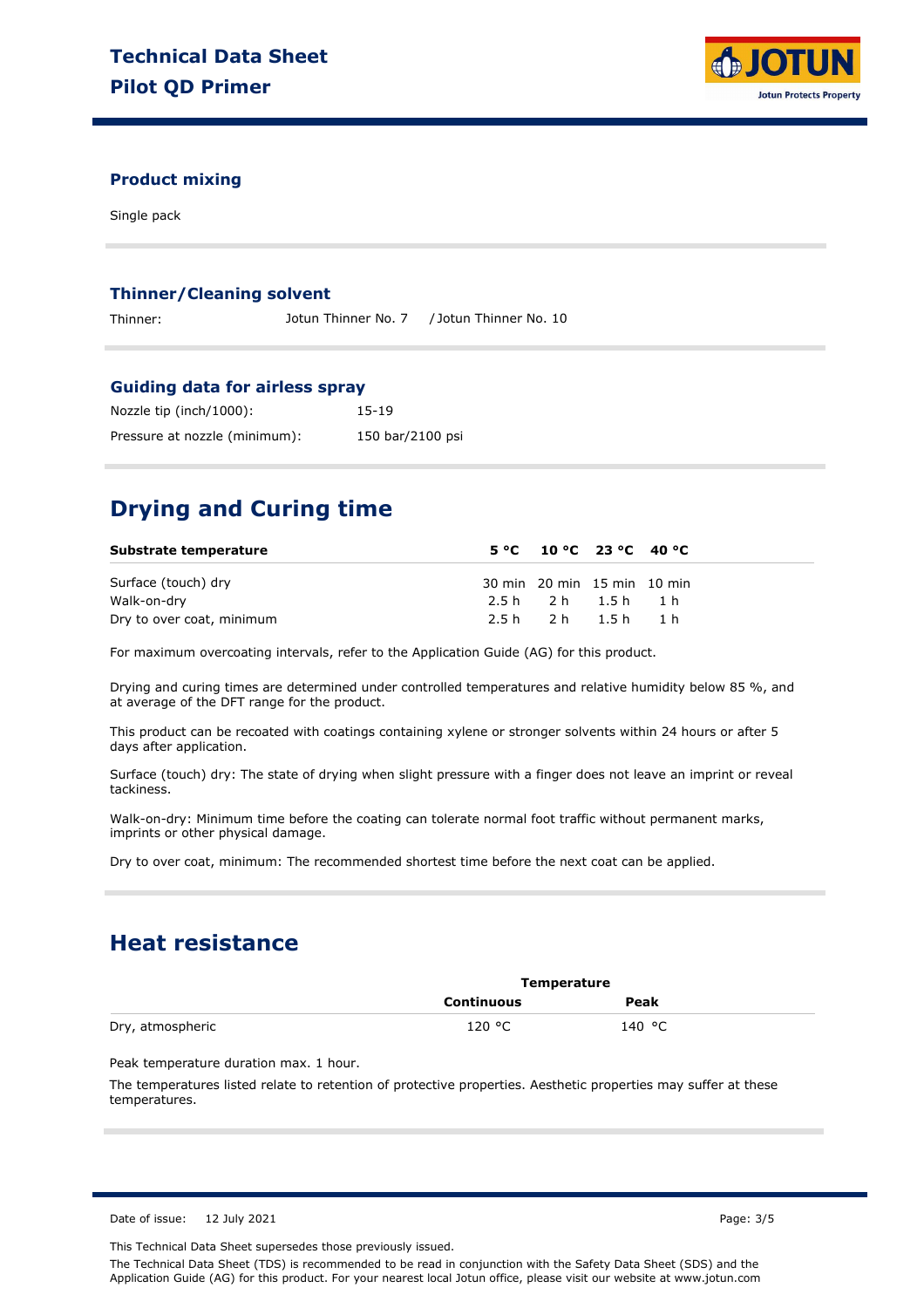

## **Product compatibility**

Depending on the actual exposure of the coating system, various primers and topcoats can be used in combination with this product. Some examples are shown below. Contact Jotun for specific system recommendation.

Previous coat: Subsequent coat: alkyd, epoxy alkyd

# **Packaging (typical)**

|                 | Volume   | <b>Size of containers</b> |  |  |
|-----------------|----------|---------------------------|--|--|
|                 | (litres) | (litres)                  |  |  |
| Pilot OD Primer | 5/20     | 5/20                      |  |  |

The volume stated is for factory made colours. Note that local variants in pack size and filled volumes can vary due to local regulations.

### **Storage**

The product must be stored in accordance with national regulations. Keep the containers in a dry, cool, well ventilated space and away from sources of heat and ignition. Containers must be kept tightly closed. Handle with care.

#### **Shelf life at 23 °C**

Pilot QD Primer 48 month(s)

In some markets commercial shelf life can be dictated shorter by local legislation. The above is minimum shelf life, thereafter the paint quality is subject to re-inspection.

### **Caution**

This product is for professional use only. The applicators and operators shall be trained, experienced and have the capability and equipment to mix/stir and apply the coatings correctly and according to Jotun's technical documentation. Applicators and operators shall use appropriate personal protection equipment when using this product. This guideline is given based on the current knowledge of the product. Any suggested deviation to suit the site conditions shall be forwarded to the responsible Jotun representative for approval before commencing the work.

### **Health and safety**

Please observe the precautionary notices displayed on the container. Use under well ventilated conditions. Do not inhale spray mist. Avoid skin contact. Spillage on the skin should immediately be removed with suitable cleanser, soap and water. Eyes should be well flushed with water and medical attention sought immediately.

# **Colour variation**

Date of issue: 12 July 2021 2021 2021 20:30 Page: 4/5

This Technical Data Sheet supersedes those previously issued.

The Technical Data Sheet (TDS) is recommended to be read in conjunction with the Safety Data Sheet (SDS) and the Application Guide (AG) for this product. For your nearest local Jotun office, please visit our website at www.jotun.com